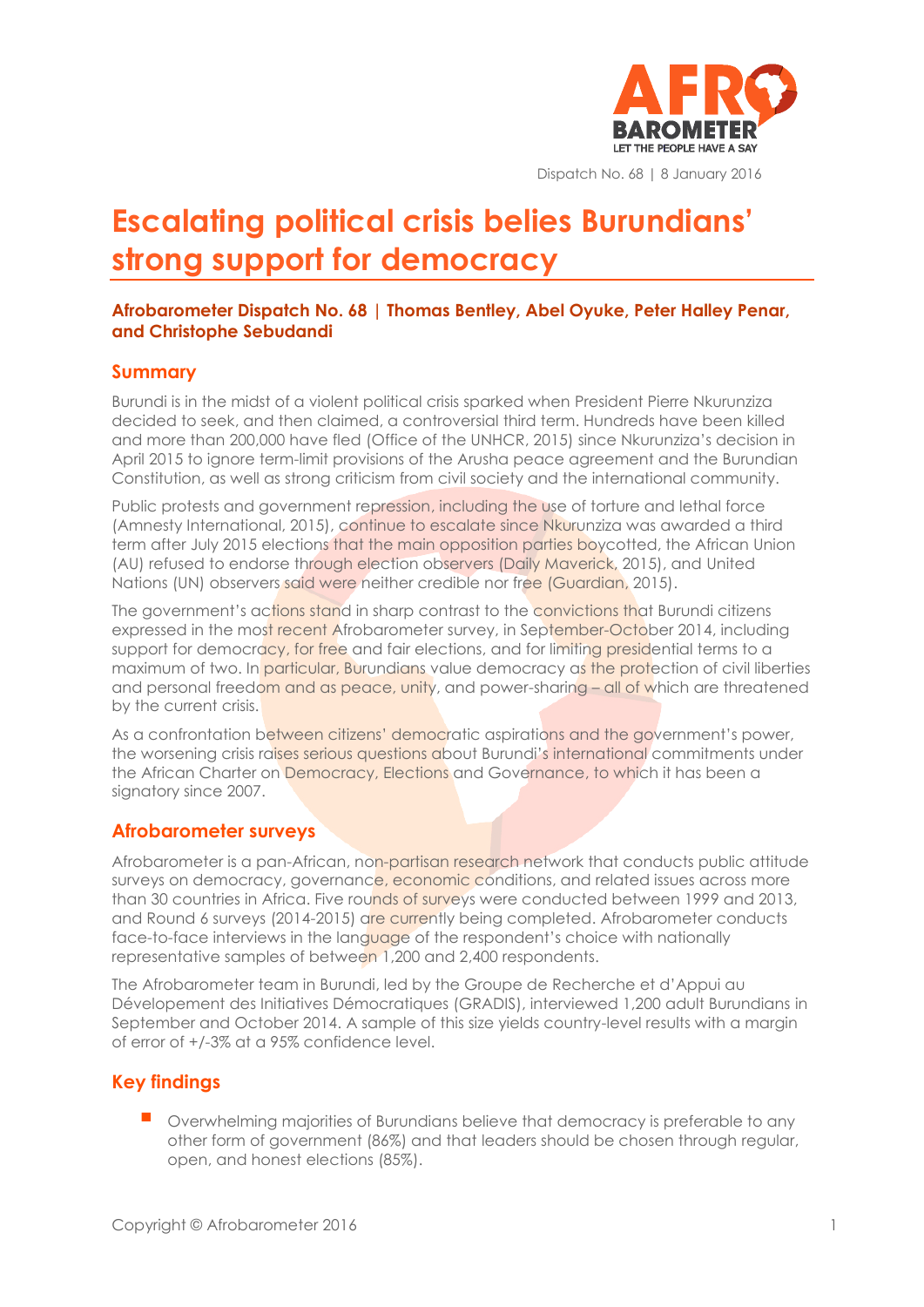

- Burundians strongly reject authoritarian forms of government such as one-man (90%), military (83%), and one-party (82%) rule.
- Above all other attributes, Burundians define democracy as the protection of civil liberties and personal freedom (70%) and as peace, unity, and power-sharing (47%).
- A majority of Burundians (62%) favour a two-term limit on presidential mandates, as provided for by the Constitution of Burundi.
- In 2014, a majority of Burundians viewed the AU and the East African Community (EAC) as "somewhat" or "very" helpful to their country, but respondents were divided as to whether neighbouring countries should get directly involved in their politics to support human rights and democracy.

#### **Overwhelming support for democracy**

In September-October 2014, months before the current crisis began, Burundians were about evenly divided as to whether their country was heading in the right direction (52%) or the wrong direction (47%). About two-thirds saw Burundi as "a full democracy" (33%) or "a democracy with minor problems" (38%), and a similar proportion were satisfied with the way their democracy was working (66%).

Events have overtaken, and likely changed, such time-bound assessments. They have also confirmed fears – expressed by seven of 10 Burundians as they looked ahead to the 2015 election season – of violence and intimidation.

The president's actions, a failed coup attempt, violent government repression, and questionable elections have posed a direct challenge to a core political value documented in the Afrobarometer survey: overwhelming public support for democracy. Almost nine of 10 Burundians (86%) prefer democracy over any other form of government; only 3% say that non-democratic alternatives can sometimes be preferable (Figure 1). Support for democracy is high regardless of respondents' gender, urban or rural residence, educational level, and political party affiliation. The biggest gap occurs between men (92% support democracy) and women (80%, with 17% saying that the kind of government they have doesn't matter or they don't know). Rural dwellers (87%) are slightly more likely than urban residents (81%) to prefer democracy.

Reinforcing their expression of support for democracy, Burundians resoundingly oppose nondemocratic methods of being governed, including dictatorship (opposed by 90% of respondents), military rule (83%), and single-party rule (82%) (Figure 2) – a clear rejection of efforts by the ruling National Council for the Defense of Democracy and the Forces for the Defense of Democracy (CNDD-FDD) to establish a state party in Burundi. More than six of 10 respondents "strongly disapprove" of each non-democratic alternative. As with support for democracy, rejection of non-democratic alternatives is overwhelming regardless of respondents' gender, urban or rural residence, educational level, and political party affiliation.

Similarly, 85% of Burundians agree (including 52% who "agree very strongly") that regular, open, and honest elections are the best way to choose their leaders (Figure 3). In opposition to this basic tenet, the July 2015 elections were widely perceived as illegitimate: Major opposition parties boycotted them, and for the first time in its history of observing elections, the AU refused to send a formal election observation mission (Daily Maverick, 2015), urging instead that the elections be postponed until negotiations could produce the requisite political and security conditions.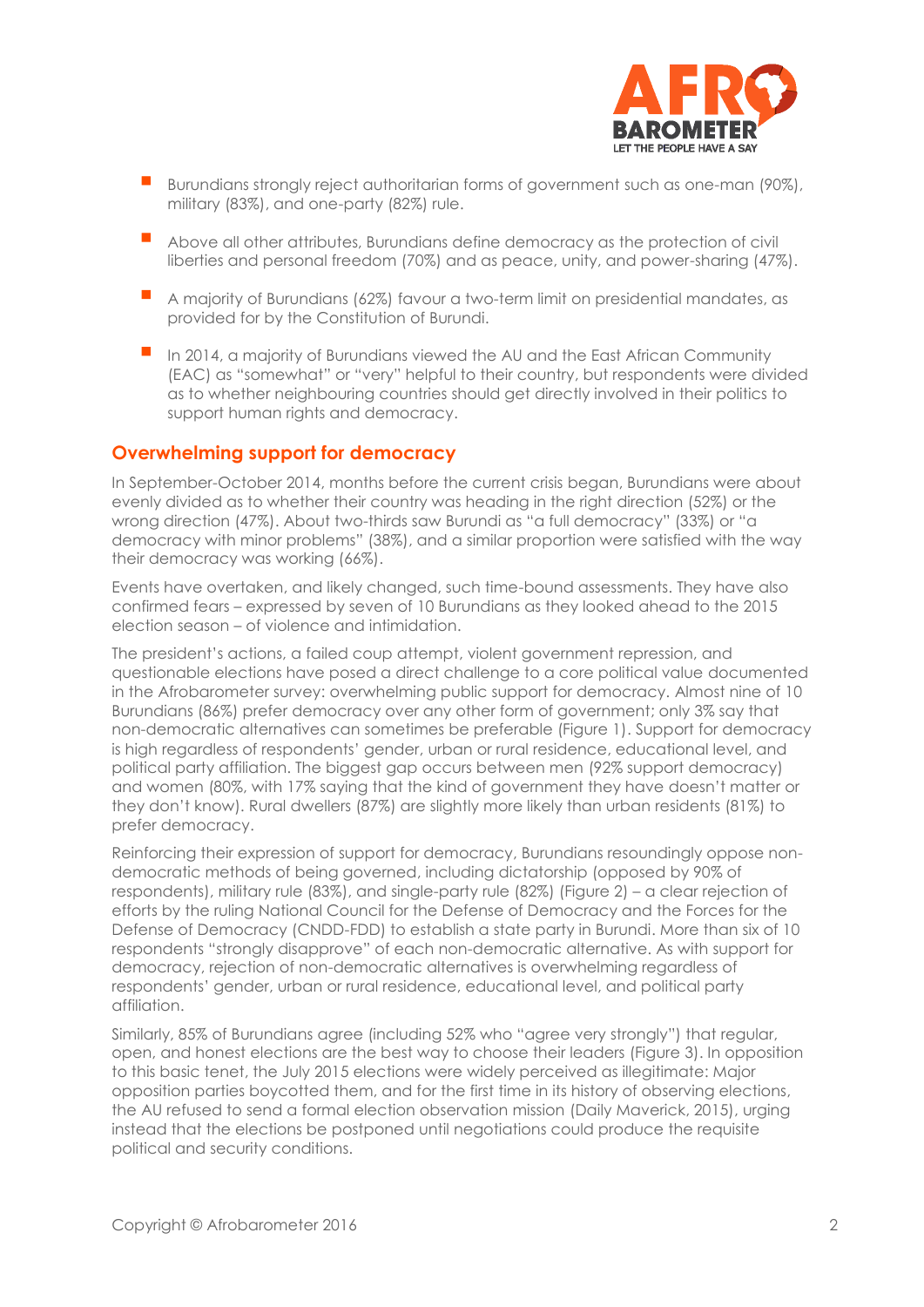

When asked to define what democracy means to them, and allowed to give up to three responses (so percentages for responses total more than 100%), Burundians emphasize the protection of civil liberties and personal freedom (cited by 70% of respondents) as well as unity, peace, and power-sharing (47%) (Figure 4) – particularly noteworthy in the current context of civil strife with curtailed freedoms of expression and assembly.





**Respondents were asked:** *Which of the following statements is closest to your own opinion? Statement 1: Democracy is preferable to any other kind of government. Statement 2: In some circumstances, a non-democratic government can be preferable. Statement 3: For someone like me, it doesn't matter what kind of government we have. Note: Due to rounding, numbers may not always total 100%.*



**Figure 2: Rejection of non-democratic alternatives** | Burundi | 2014

**Respondents were asked**: *There are many ways to govern a country. Would you disapprove or approve of the following alternatives: Elections and Parliament are abolished so that the president can decide everything? The army comes in to govern the country? Only one political party is allowed to stand for election and hold office? (% who "strongly disapprove" or "disapprove" of each option)*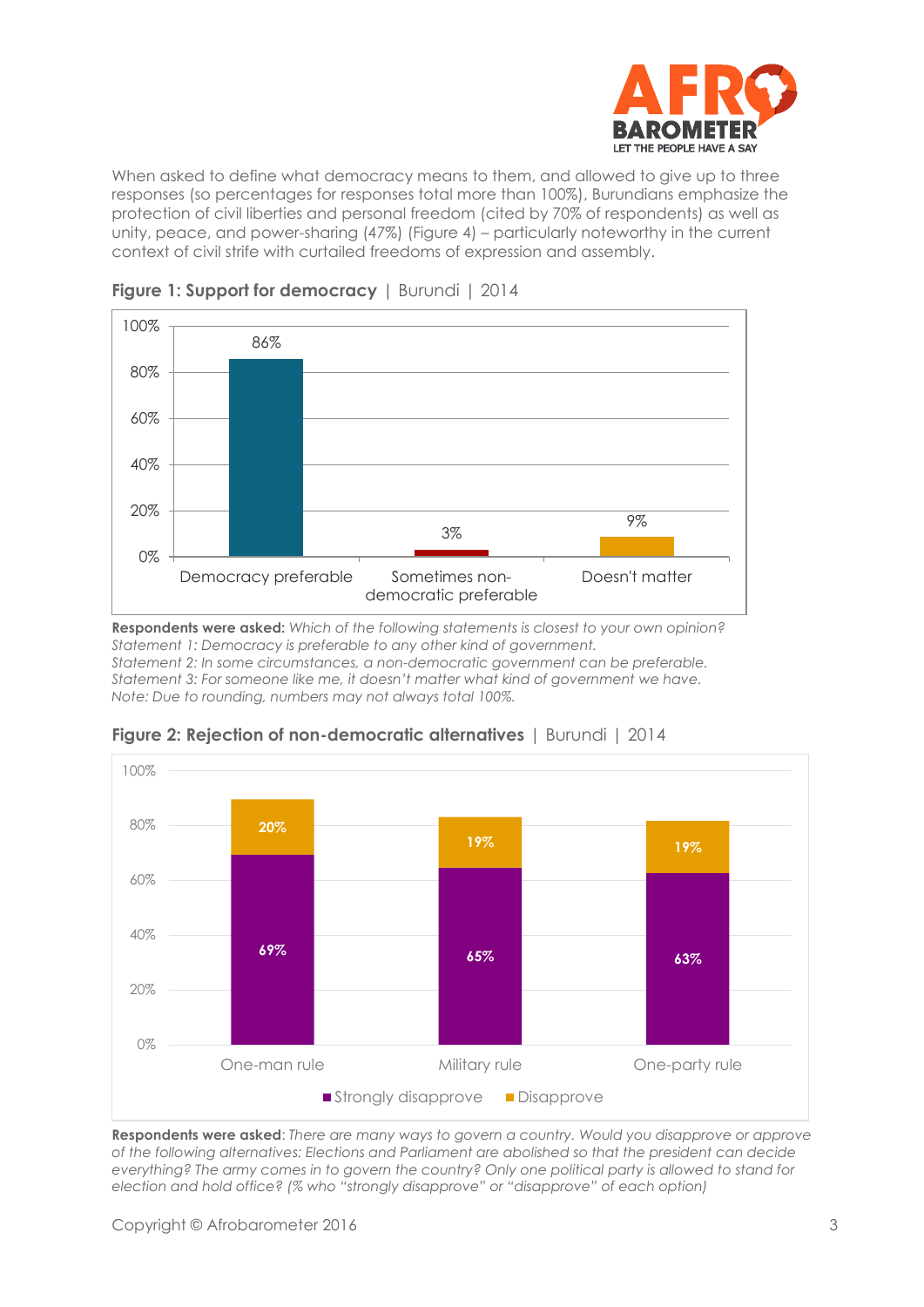



**Figure 3: Choose leaders through elections vs. other methods |** Burundi | 2014

**Respondents were asked:** *Which of the following statements is closest to your view?*

*Statement 1: We should choose our leaders in this country through regular, open, and honest elections. Statement 2: Since elections sometimes produce bad results, we should adopt other methods for choosing this country's leaders.*

*(% who "agree very strongly" or "agree" with each statement)*





**Respondents were asked:** *What does "democracy" mean to you? (Note: Respondents could give up to three responses, so cumulative responses total more than 100%.)*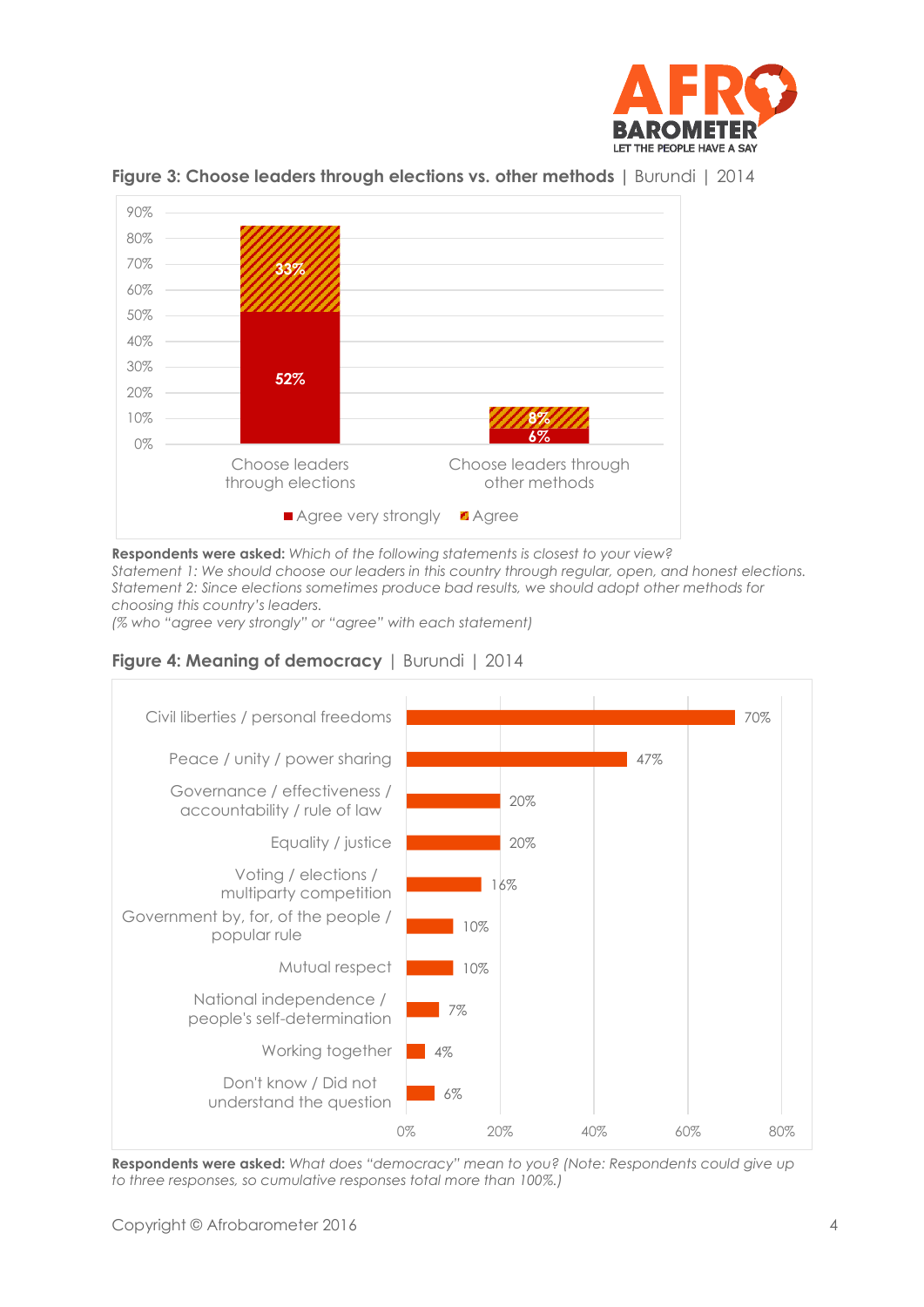

# **Support for presidential term limits**

The issue of presidential term limits was a key catalyst for the current political tensions and turmoil, as opponents of Nkurunziza took the position that an additional presidential term would not be acceptable under any circumstances. The ruling party has characterized Nkurunziza's additional term as a second "elected" term because his first term was the result of an indirect election by members of the National Assembly and Senate, rather than a popular election. This position was upheld by the Constitutional Court of Burundi, although the court's vice president, Sylvere Nimpagaritse, who fled the country, said the decision was taken under pressure and threats (New Times, 2015; BBC News, 2015a). Like Burundi's Constitution, the Arusha Agreement that ended Burundi's 1993-2004 civil war explicitly calls for term limits. A challenge to term limits may undermine other parts of the accord as well, such as power-sharing arrangements.

In September-October 2014, more than six of 10 Burundians (62%) supported a two-term limit (Figure 5). Even a majority (54%) of supporters of the ruling CNDD-FDD favoured a two-term limit. 1



**Figure 5: Support for presidential term limits** | Burundi | 2014

**Respondents were asked:** *Which of the following statements is closest to your view? Statement 1: The Constitution should limit the president to serving a maximum of two terms in office. Statement 2: There should be no constitutional limit on how long the president can serve. (% who "agree" or "agree very strongly" with each statement)*

<sup>1</sup> Party affiliation was determined by asking, *"Do you feel close to any particular political party? (If yes:) Which party is that?"* Among the 866 respondents (72% of all respondents) who said they feel "close" to a party, the ruling CNDD-FDD led the field with 77%, followed by Unité pour le Progrès National (UPRONA) (5%), Front National de Libération (Agathon Rwasa) (FNL) (5%), Front pour la Démocratie au Burundi (FRODEBU) (2%), Mouvement pour la Solidarité et la Démocratie (MSD) (2%), and Sahwanya-FRODEBU Iragi rya Ndadaye (2%). Other parties were selected by less than 1% each, and 6% of respondents refused to answer the question.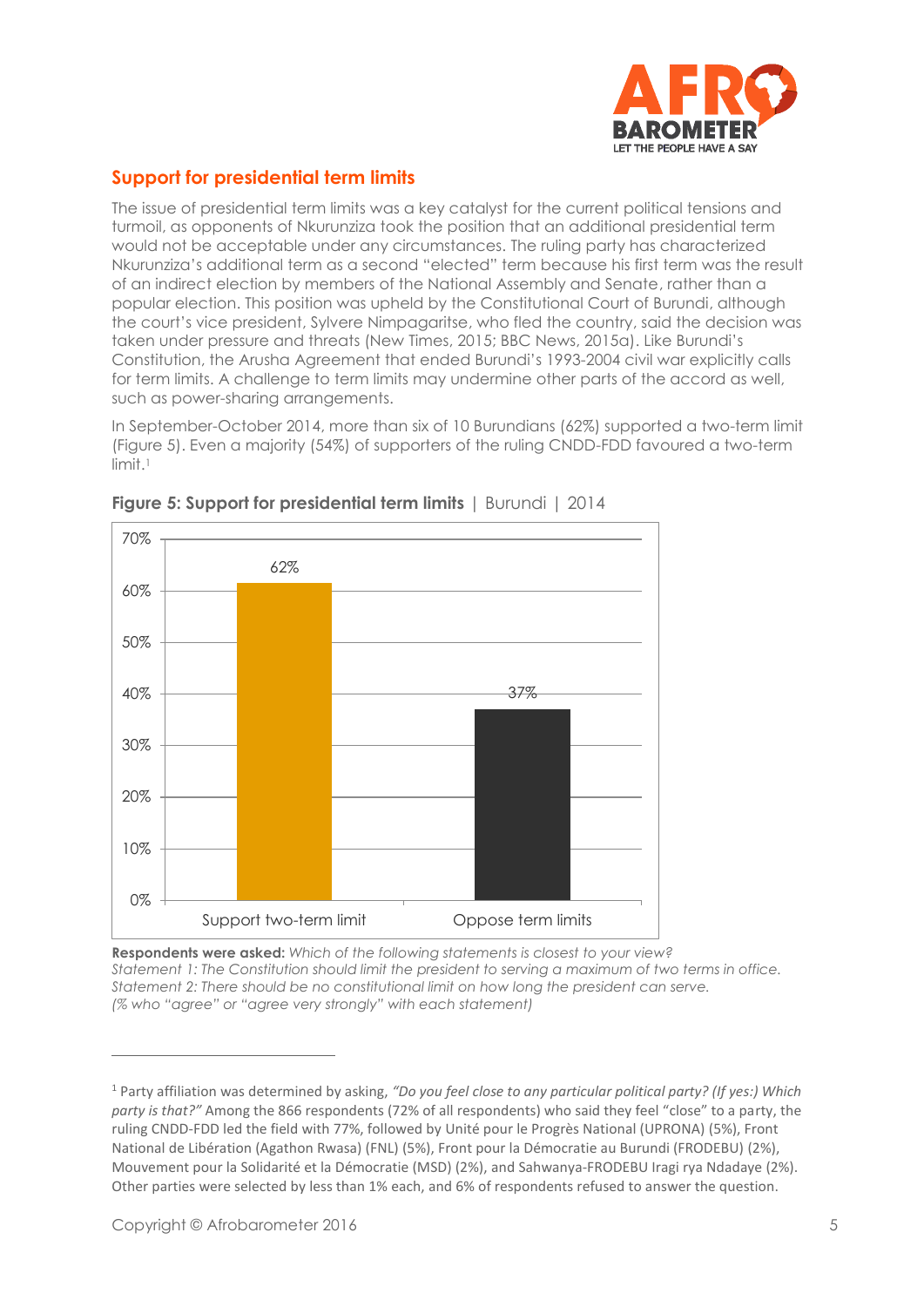

# **A role for regional organisations?**

As violence and fatalities continue to mount, including 109 deaths on a single day (11 December) (Figure 6), calls for external mediation have increased. The UN system encourages regional organisations to take the first steps to end conflicts. In line with this approach, the East African Community (EAC) became the focal point of mediation efforts before and after the July 2015 elections. The AU has also been actively engaged, including a recent fact-finding mission that cited reports of torture, killings, and the closure of civil society organisations and media outlets (BBC News, 2015b). The AU has also authorized the deployment of 5,000 peacekeepers, which the Burundi government has called an "invasion force" and threatened to fight.



**Figure 6: Deaths from armed violence, April-December 2015** | by month | Burundi

*Note: Values for this figure are from the Armed Conflict Location & Event Project (ACLED) (2015).*

In general, Burundians see the AU as helpful to their country: In September-October 2014, a majority said the AU helps "a lot" (34%) or "somewhat" (21%). While one-third (32%) said they didn't know enough about the AU to respond, only 6% said the AU "does nothing" helpful (Figure 7). This suggests that most Burundians have a basic foundation of trust in AU actions, which could be mobilized to support mediation efforts in Burundi.

Similarly, a majority of Burundians saw the EAC as helping at least "a little bit," although the proportion that perceived the EAC as helping "a lot" was 13 percentage points less than for the AU, perhaps reflecting regional entanglements between EAC member countries (Burundi, Kenya, Rwanda, Tanzania, and Uganda). Stability is fragile in the region as thousands of Burundians flee into neighbouring states for protection. The stakes are high for the EAC's ability to facilitate a peaceful solution in Burundi, as remnants of the civil wars that have gripped much of the region, from Burundi and Rwanda to the eastern portion of the Democratic Republic of Congo, remain a visible consequence of the failure to do so.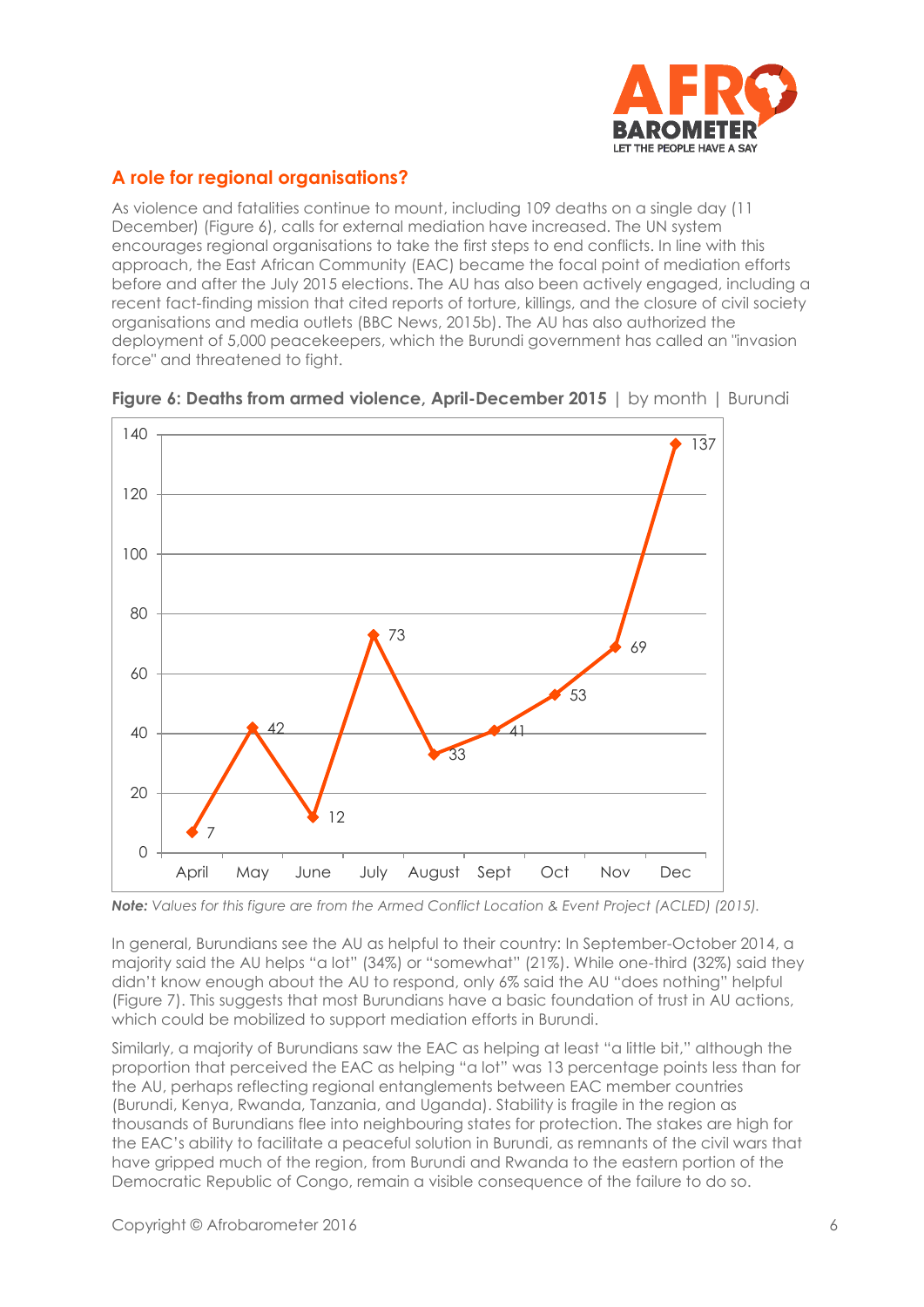





**Respondents were asked:** *In your opinion, how much do each of the following help your country, or haven't you heard enough to say: African Union? East African Community (EAC)?*

Even though a sizeable proportion of Burundians see these organisations as at least somewhat helpful to their country, people are divided as to whether their neighbours should get directly involved in their politics. Asked whether states should intervene to prevent human rights abuses and ensure free and fair elections in neighbouring countries, 41% of Burundians said in September-October 2014 that neighbouring states should intervene if necessary, while 46% opposed such intervention (Figure 8).



**Figure 8: Support for regional intervention** | Burundi | 2014

**Respondents were asked:** *Which of the following statements is closest to your own opinion? Statement 1: The governments of each country in East Africa have a duty to try to guarantee free elections and prevent human rights abuses in other countries in the region, for example by using political pressure, economic sanctions or military force.*

*Statement 2: Each country in this region should respect the independence of other countries and allow them to make their own decisions about how their country should be governed.*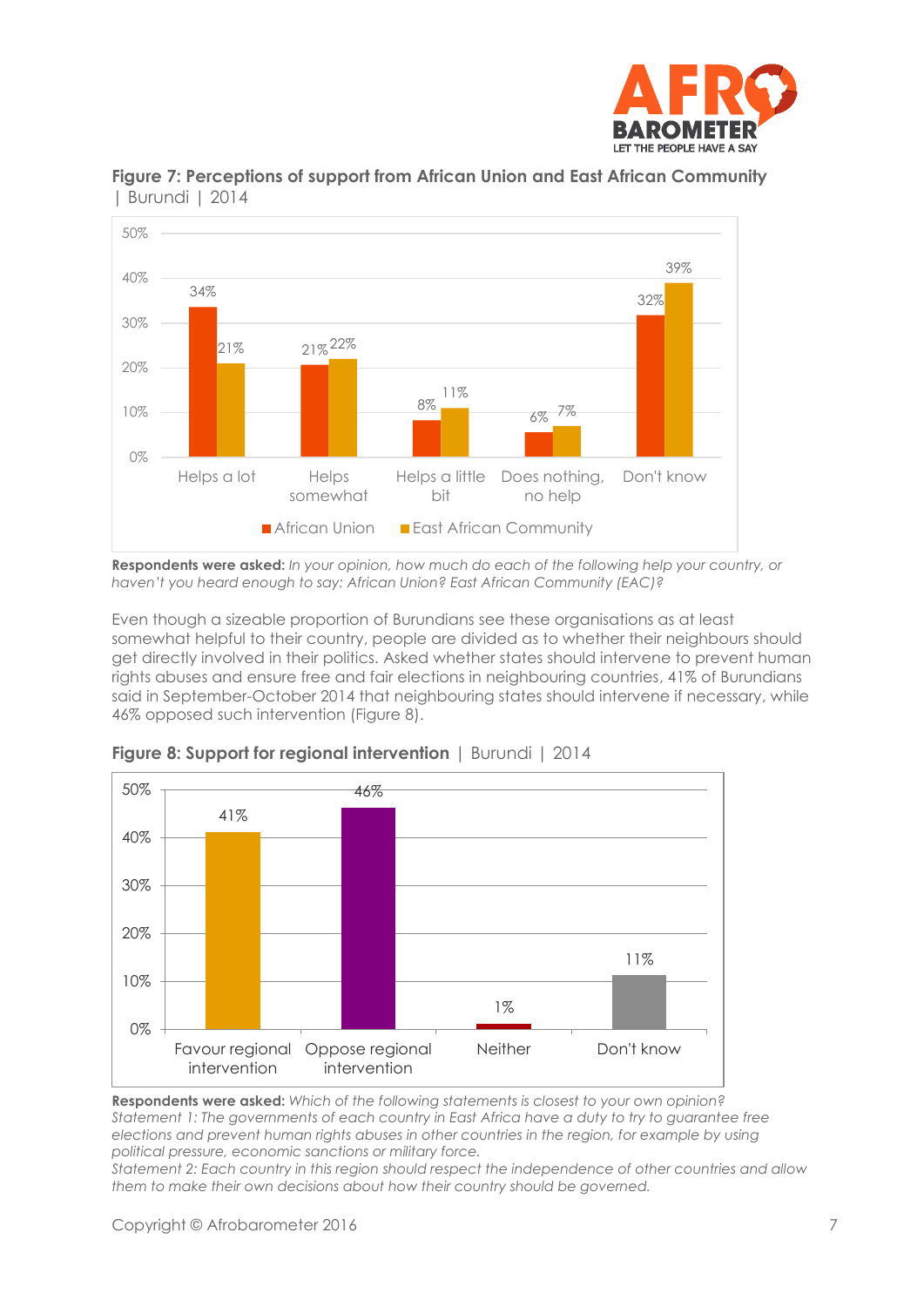

## **Conclusion**

Burundi's worsening crisis, a threat to the country's democratic progress and to regional stability, can be seen as a confrontation between state power and citizen aspirations. Burundians overwhelmingly support democracy and the selection of their leaders through free and fair elections, and a majority favour presidential term limits. In ensuring an additional term for President Nkurunziza, orchestrating elections viewed as illegitimate by the international community, and sanctioning violent repression of dissent, the government has clearly placed itself at odds with these popular convictions.

UN Secretary General Ban Ki-moon has laid out potential courses of action to quell the escalating violence, including the establishment of a political support team and intervention by a UN or AU peacekeeping force. Action to resolve the crisis is a priority, as the possible consequences of inaction are all too fresh in Burundians' memory. Ultimately, a lasting political solution will have to take account of Burundians' insistence on democratic governance.

> Do your own analysis of Afrobarometer data – on any question, for any country and survey round. It's easy and free at www.afrobarometer.org/online-data-analysis.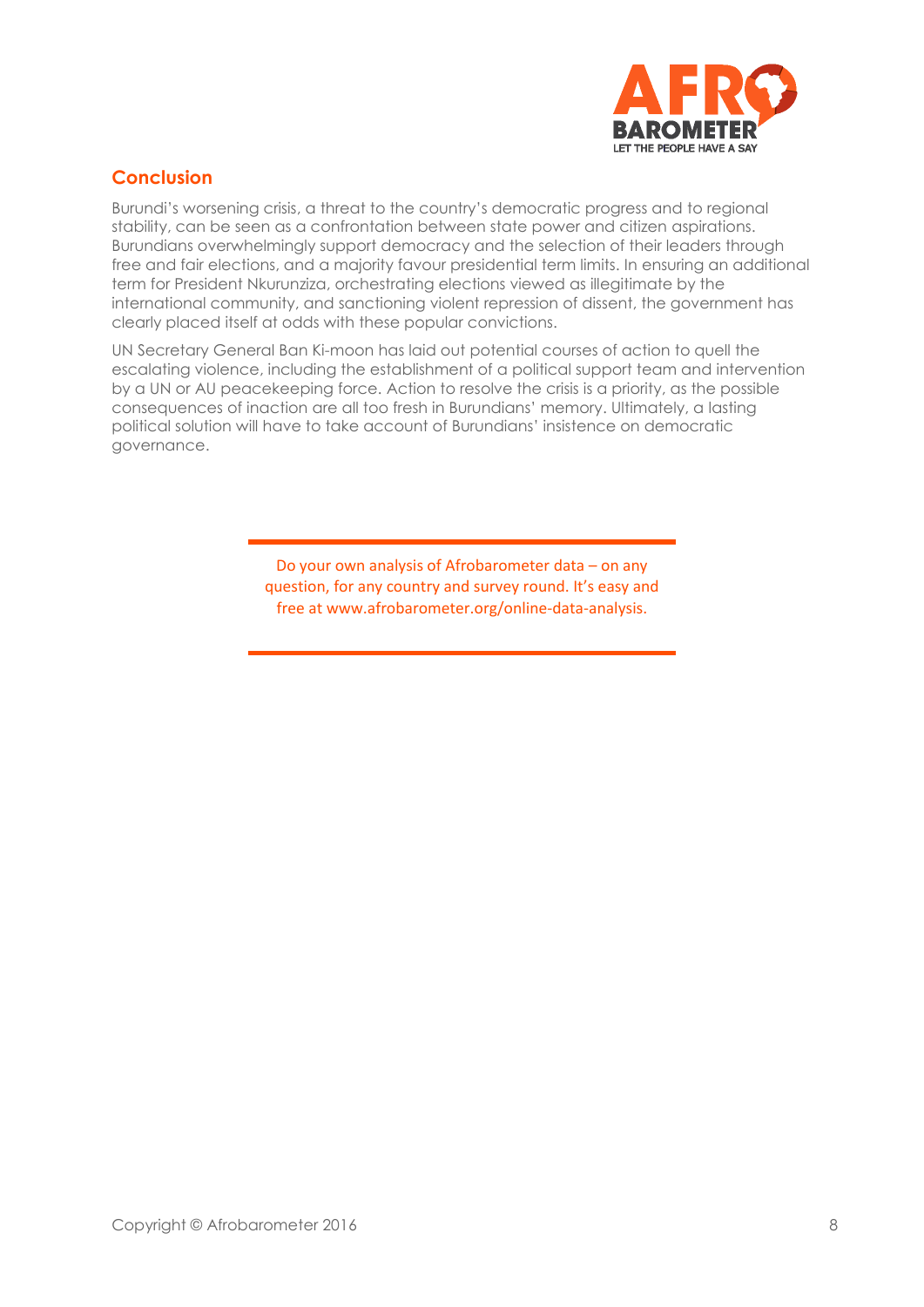

### **References**

- Amnesty International. (2015). Burundi: Just tell me what to confess to: Torture by police and intelligence service since April 2015. [https://www.amnesty.org/en/latest/news/2015/08/](https://www.amnesty.org/en/latest/news/2015/08/%20burundi-torture-used-to-extract-confessions-and-crush-dissent/)  [burundi-torture-used-to-extract-confessions-and-crush-dissent/.](https://www.amnesty.org/en/latest/news/2015/08/%20burundi-torture-used-to-extract-confessions-and-crush-dissent/)
- Armed Conflict Location & Event Project. (2015). Available at www.acleddata.com/data/realtimedata-2015/. Accessed 5 January 2016. See also: Raleigh, C., Linke, A., Hegre, H., & Karlsen, J. (2010). Introducing ACLED: An armed conflict location and event dataset. *Journal of Peace Research, 47*(5), 651-660.
- BBC News. (2015a). Burundi court backs President Nkurunziza on third term. [www.bbc.com/news/world-africa-32588658.](http://www.bbc.com/news/world-africa-32588658)
- BBC News. (2015b). Burundi crisis: Pierre Nkurunziza threatens to fight AU peacekeepers. [www.bbc.com/news/world-africa-35198897.](http://www.bbc.com/news/world-africa-35198897)
- Daily Maverick. (2015). Burundi: A dangerous game of wait and see. [http://allafrica.com/stories/201507241742.html.](http://allafrica.com/stories/201507241742.html)
- Guardian. (2015). UN declares Burundi elections not free or credible amid tense standoff. [www.theguardian.com/world/2015/jul/03/un-declares-burundi-elections-not-free-or](http://www.theguardian.com/world/2015/jul/03/un-declares-burundi-elections-not-free-or-credible-amid-tense-standoff)[credible-amid-tense-standoff.](http://www.theguardian.com/world/2015/jul/03/un-declares-burundi-elections-not-free-or-credible-amid-tense-standoff)
- New Times. (2015). Exiled Burundian judge fears for deepening crisis. [www.newtimes.co.rw/section/article/2015-05-08/188585/.](http://www.newtimes.co.rw/section/article/2015-05-08/188585/)
- Office of the United National High Commissioner for Refugees. (2015). UNHCR regional update 19: Burundi situation[. http://reliefweb.int/report/burundi/unhcr-regional-update-19-burundi](http://reliefweb.int/report/burundi/unhcr-regional-update-19-burundi-situation-14-december-2015)[situation-14-december-2015.](http://reliefweb.int/report/burundi/unhcr-regional-update-19-burundi-situation-14-december-2015)